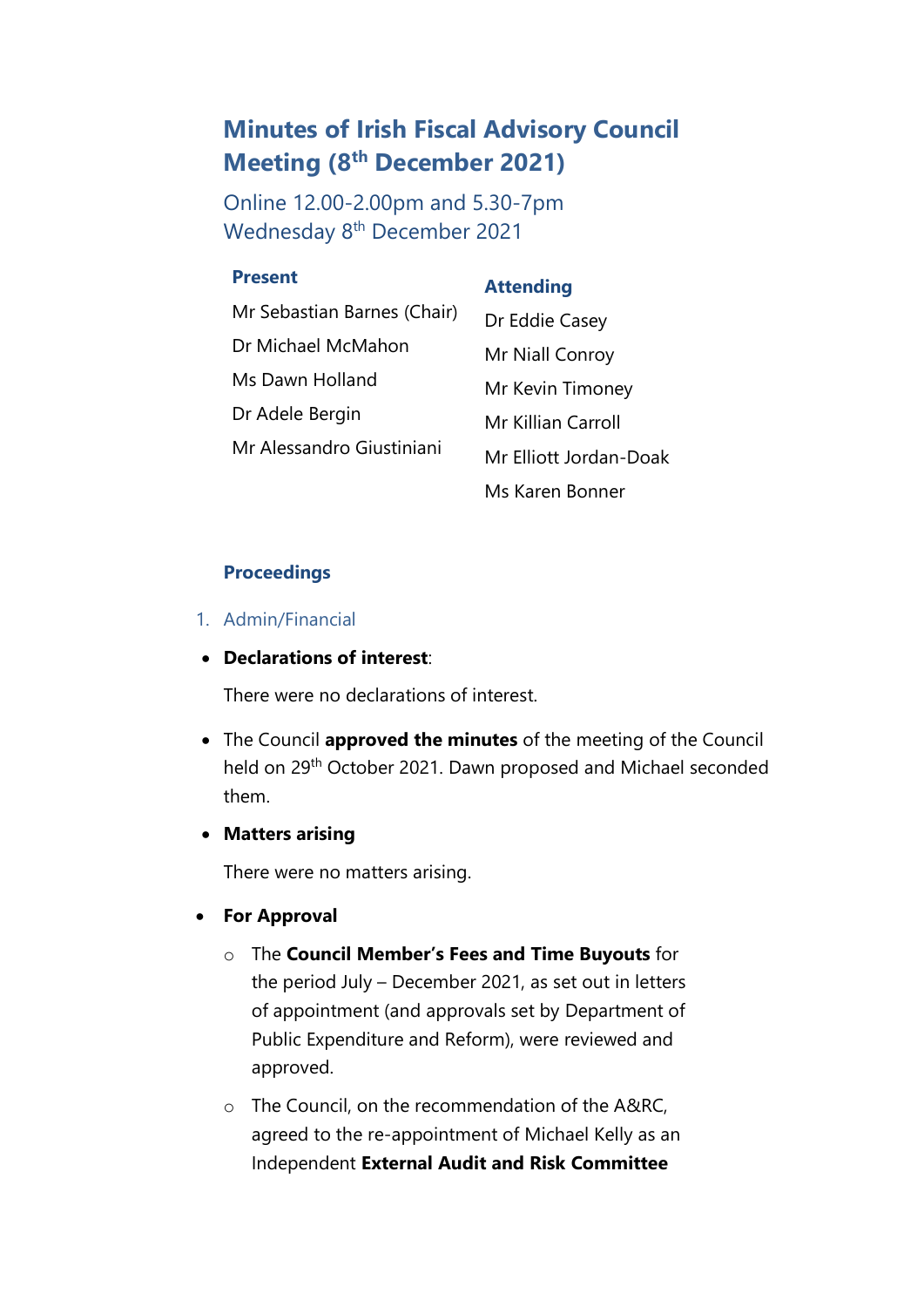**Member** for a further three-year period on the cessation of his current term which ends on 11th February 2022.

- **Standing items:**
	- o **Purchases and Receipts book:** The Council reviewed the Purchases and Receipts book October and November 2021.
	- o **Management Accounts:** The management accounts for Q4 2021 will be available in mid-January 2022.
	- o **Recruitment Update:** There were no matters to report.
	- o The Council received no **Parliamentary Questions** since the last meeting.
	- o **FOI Update**: The Council received one FOI request since the last meeting.
	- o **Audit and Risk Committee Minutes**.

The A&RC met on 18 November 2021, the meeting was summarised as follows:-

The C&AG Management Letter in respect of the 2020 audit was noted. There was one Mediumlevel finding regarding defining drawdown arrangements with the Department to meet future pension obligations, from accumulated fund contributions, as they arise.

In addition, an update was provided on ongoing liaison with the Pensions Policy Unit in the Public Service Pay and Pensions Division regarding the formalisation of a model pension scheme.

The A&RC reviewed and recommend the following to the Council:

**Recruitment Policy.** The Council reviewed and agreed the amended policy, updated to ensure gender bias considerations and the addressing of process duplication.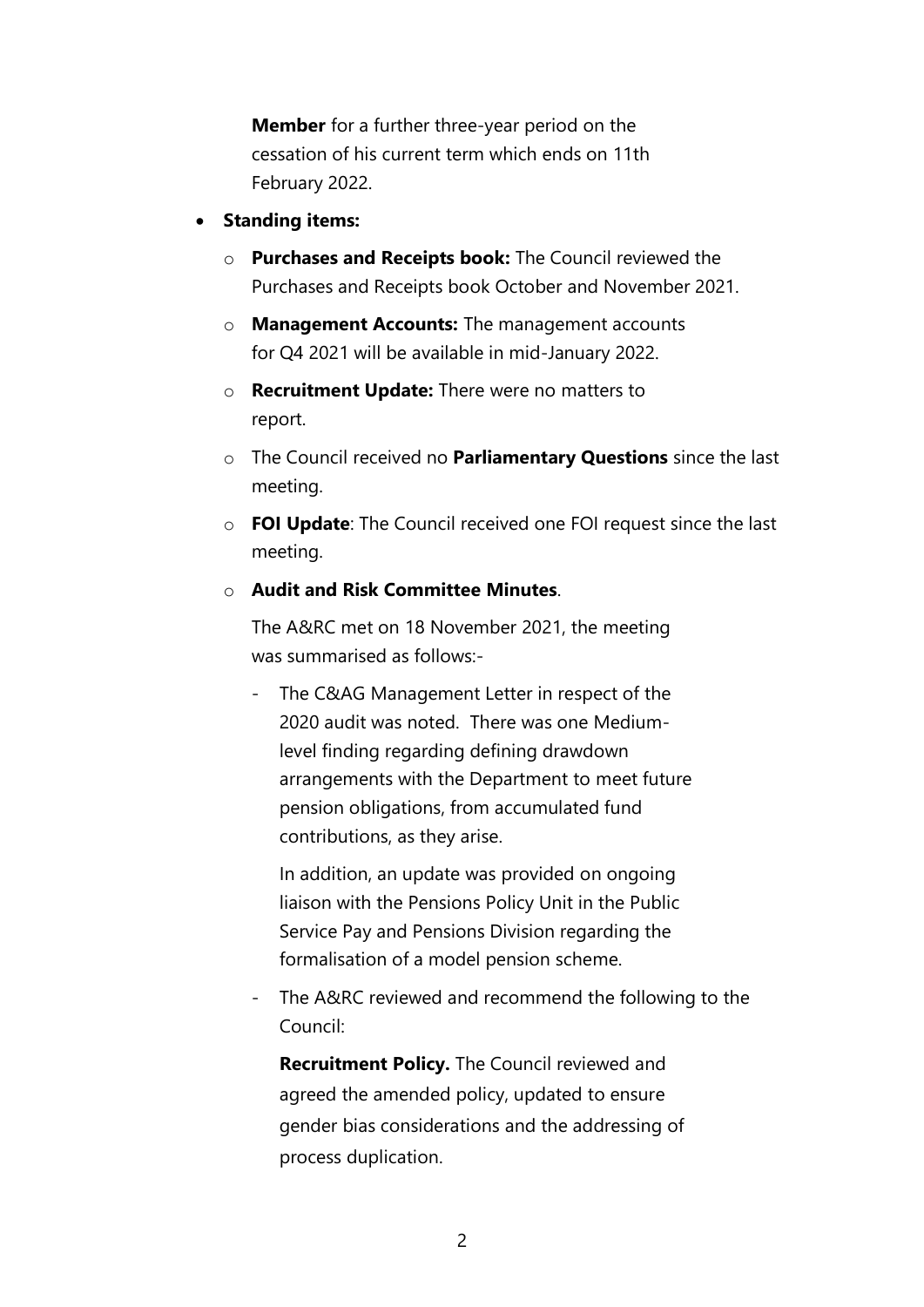**Employee Handbook/HR Manual**. The Council reviewed and agreed the amended handbook updated in respect of current work practices at 4.1 and changes & clarification in respect of types of leave.

- o **Risk Register:** All Sections of the Risk Policy and the Risk Register have been reviewed.
- o **Info Security/GDPR:** There were no matters to report.
- o **EU IFIs:** Sebastian presented at the EU IFI Network launch of a new paper on EU Fiscal and Economic Governance Review on 23 November

# o **Recent and Forthcoming Meetings:**

#### **Recent**:

- Audit & Risk Meeting 17 November 2021
- Dawn and Michael presented at Talking Economics, Economics Observatory and Bristol Festival of Economics 17-19 November
- Sebastian presented at the EU IFI Network launch of a new paper on EU Fiscal and Economic Governance Review on 23 November

# **Forthcoming:**

- OECD Network of Parliamentary Budget Officials and Independent Fiscal Institutions Annual Network meeting tbc
- Council appearance before the Oireachtas Budgetary Oversight Committee: 8 December
- Fiscal Council's 6th annual "Path for the Public Finances" conference: delivered online on 7th – 8th of February 2022 over two afternoons (2pm–4pm).
- Forthcoming Council Meetings Q1 2022 @ 9.00am: 21 January, 25 February, 21 March (benchmarks call), 30 March
- Forthcoming Audit & Risk Meetings 2022 @ 9.30am: 16 February, 20 April, 20 July, mid-Sep and 16 November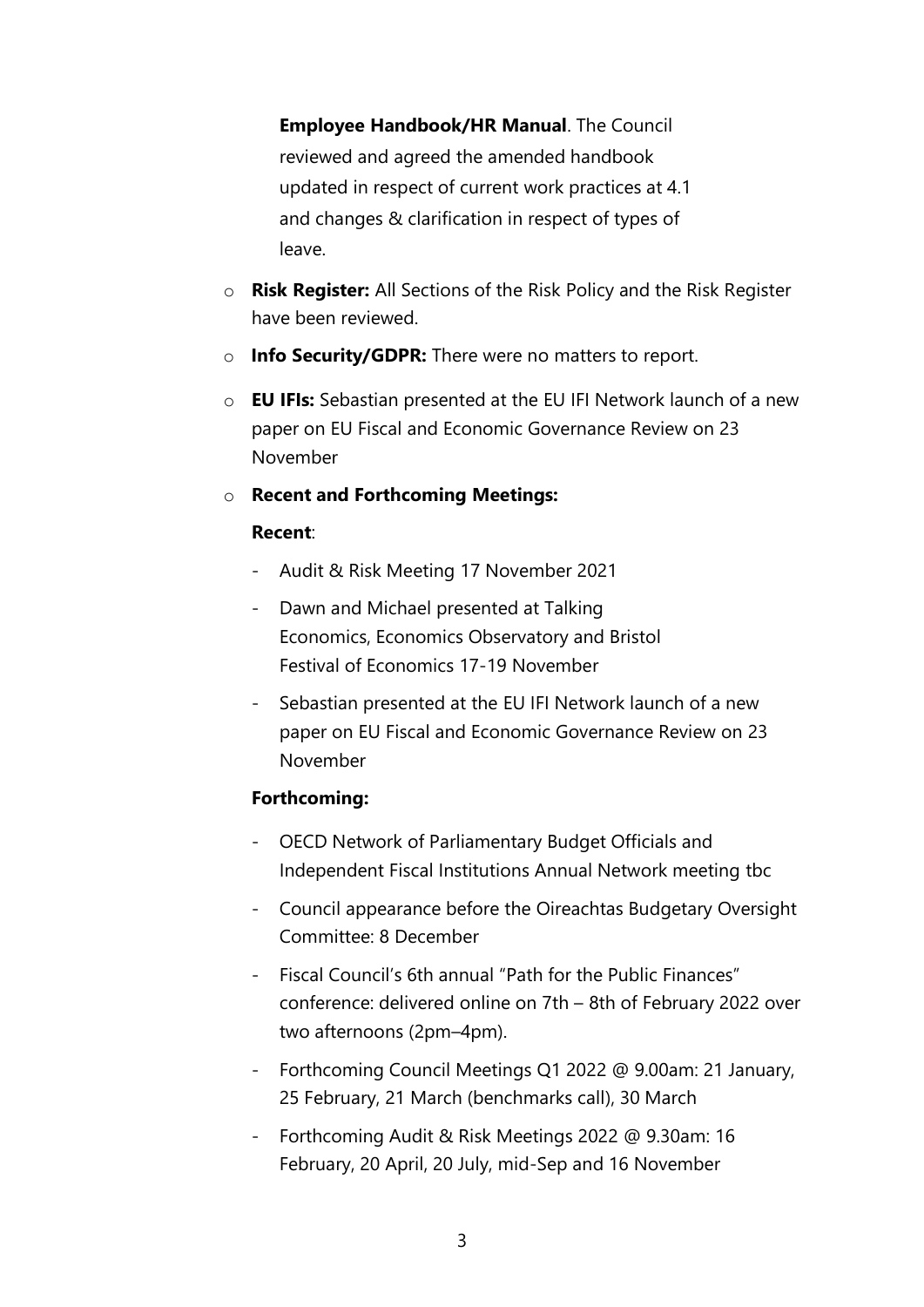# o **Communication**

An overview of press coverage in respect of the recently published analytical notes on capital spending and health spending was provided.

# 2. Fiscal Assessment Report and Oireachtas meeting

The Council reviewed the recent Fiscal Assessment Report in respect of content, structure & text analysis, future considerations and media impact.

The Council prepared for its appearance before the Oireachtas.

# 3. Our 2022 Conference plans

The Fiscal Council's 6<sup>th</sup> Path for the Public Finances Conference will be delivered online over two afternoons on 7-8<sup>th</sup> February 2022. The theme will be public investment spending and managing this effectively. Contact will be made with the potential speakers discussed with a view to finalising the programme at the next meeting.

#### 4. Work plans

The Council discussed progressing the implementation of recommendations, particularly those requiring legislation changes, arising out of the OECD review.

An update was provided on current work plans to include updating the Fiscal Monitor dashboard, Climate change analytical note, GNI\*/Domestic GVA/CA\* paper, Ten-year paper, Output gap working group papers 2 and 3 and possible consultancy on CT work.

In addition, it is planned to arrange a seminar to coincide with the release of the Long-run tax and spending papers and the summer internship project on mapping the General Government Universe.

#### 5. AOB

There was no other business. The Council agreed its meeting dates for Q1 2022 @ 9.00am: 21 January, 25 February, 21 March (benchmarks